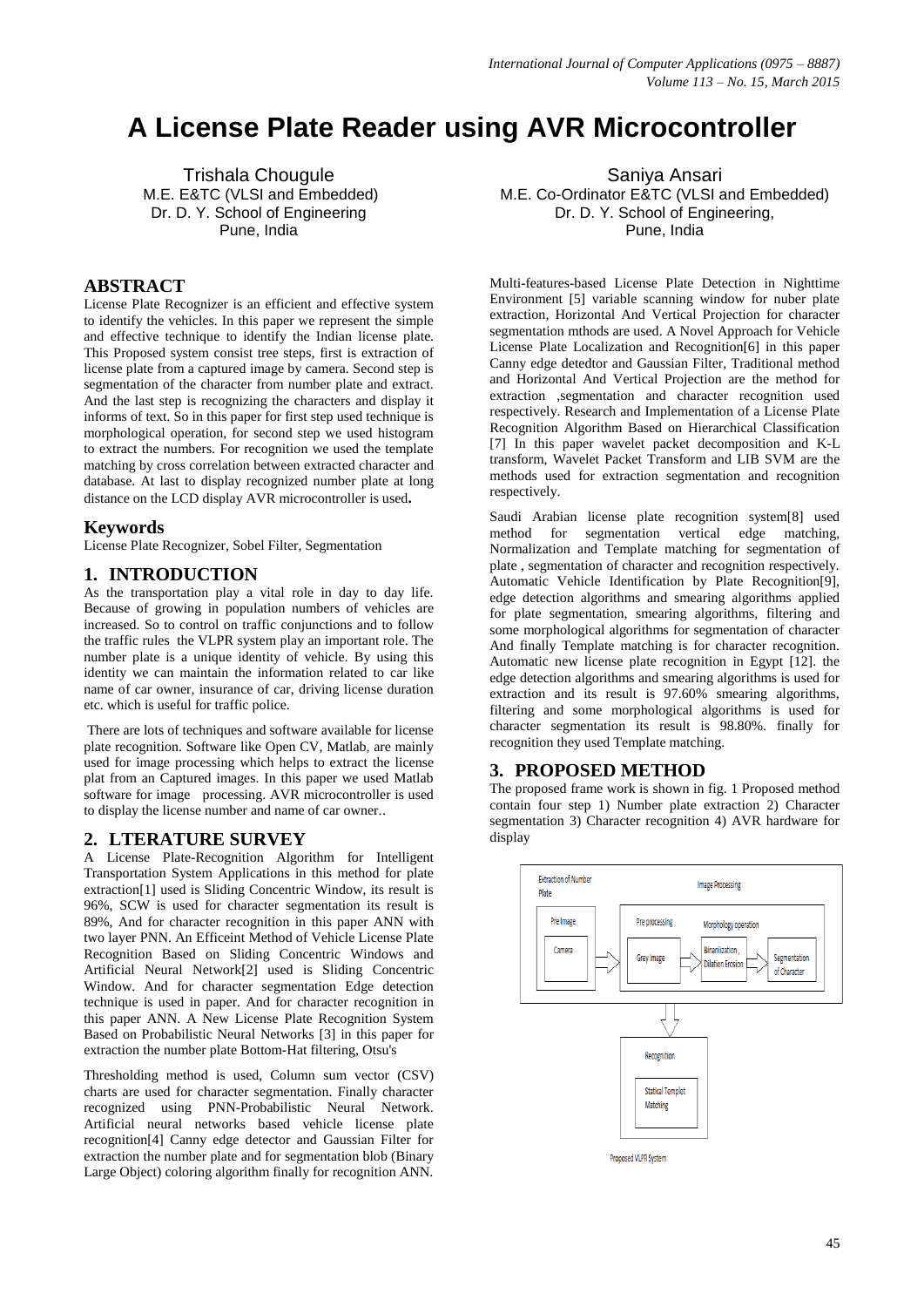# **3.1 Extraction of Number Plate**

This is most important step in VLPR system

a) Preprocessing – As various types of cameras with different resolution are available in market so first step in this is resize the captured image. In our system captured image size is 3264 x 2448 fig. 1 which is too big for processing so resized it into 1315 x 489 Fig2.



**Fig. 1 Original Image**

Then converted coloured image into gray image and to remove noise median filter is used as shown in fig.3



#### **Fig. 2 Preprocessing Steps**



**Fig. 3 Gray Image**



**Fig. 4 Complement images**

In image processing first step is convert RBG image into gray image, it improve the speed of processing and easy to extract area of interest. As there are lot of filters in MATLAB for edge detection like Sobel, canny, Prewitt. To find good method for extraction of number plate following filters are applied

a) Sobel Filter – Sobel filter is also known as sobel operator. It is used for edge detection in an image. Sobel operator is 3×3 matrices. One is Gx which convolves in horizontal direction from right to left. And other Gy which convolves in vertical direction top to bottom.

| $Gx =$ |                                                           |      | $\begin{bmatrix} -1 & 0 & +1 \\ -2 & 0 & +2 \\ -1 & 0 & +1 \end{bmatrix}$ |
|--------|-----------------------------------------------------------|------|---------------------------------------------------------------------------|
| $Gy =$ | $\begin{bmatrix} -1 & -2 & -1 \\ 0 & 0 & 0 \end{bmatrix}$ | $+2$ | $\pm$ 1                                                                   |



**Fig. 5 Sobel filter output**

b) Canny Filter –In canny filter first Apply Gaussian filter to smooth the image in order to remove the noise[15]. Then to find the intensity gradients of the image we apply non-maximum suppression to get rid of spurious response to edge detection. In this require two thresholds to determine potential edges Track edge by hysteresis: Finalize the detection of edges by suppressing all the other edges that are weak and not connected to strong edges.



**Fig 6. Canny Filter output**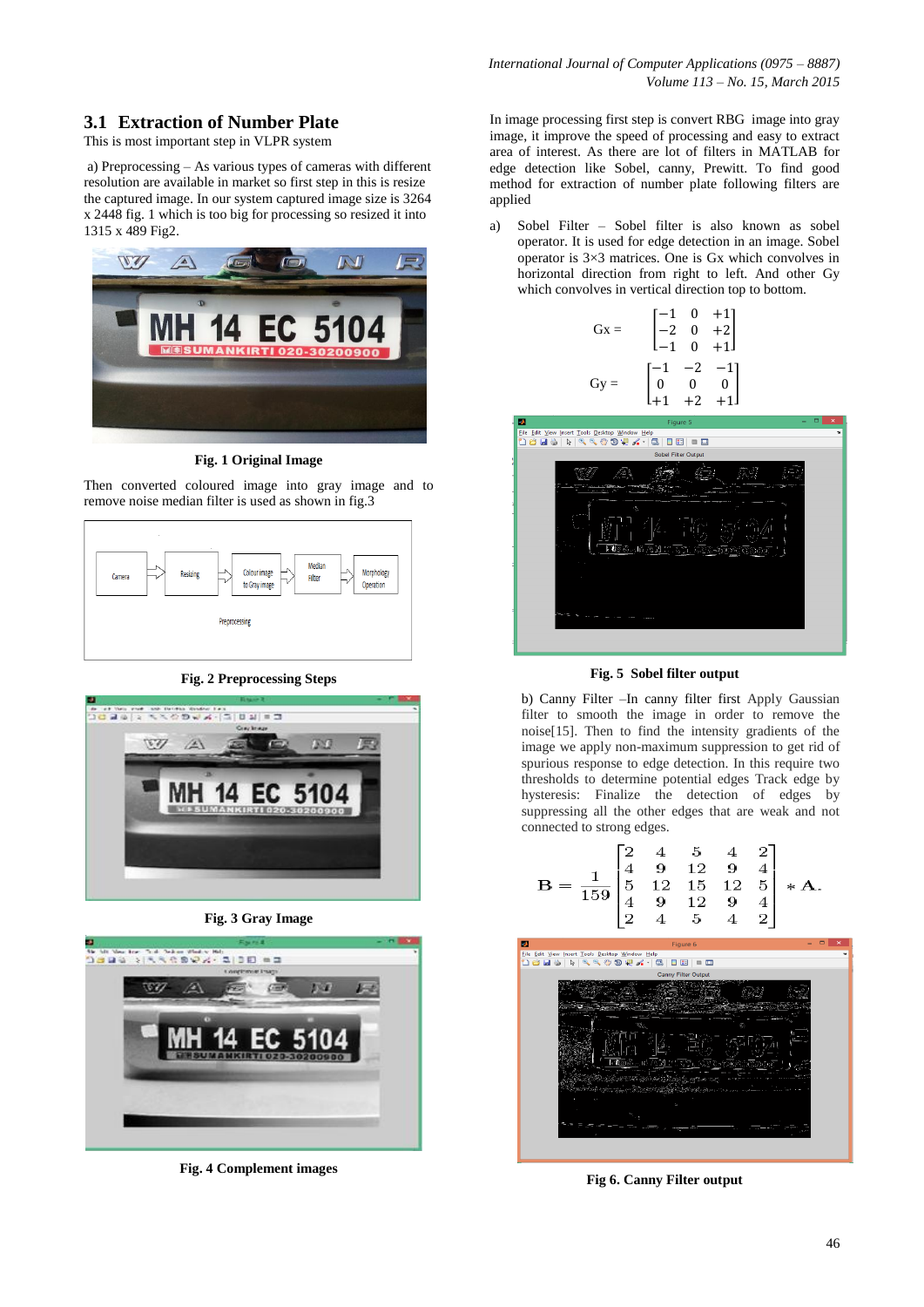c) Morphological operation - This operation done by using two functions imdilate and imerode.[13] Imdilate function increase the area of white pixel and imerode remove the pixel or convert the pixel white into black at the each edges. After subtraction of these images we got sharp and continuous edges.

|                                  | <b>Mophological Operation</b> |                           |
|----------------------------------|-------------------------------|---------------------------|
| <b>Dilation of gray</b><br>Image | Irosion of gray<br>Image      | Fine edges of<br>an image |
|                                  |                               |                           |

**Fig 7 Morphology Operation** 

In image processing first step is convert RBG image into gray image, it improve the speed of processing and easy to extract area of interest.[16] As there are lot of filters in MATLAB for edge detection like Sobel, canny, Prewitt. To find good method for extraction of number plate following filters are applied



**Fig. 8 Morphology Output**

# **3.2 Character Segmentation**

Segmentation is most important element to separate the characters. At this step other objects like screw on plate other character, and small laminated area may be taken as character. So we chose a correct area of character by using matrix. [11]After morphology operation fill the character s by white. Vertical projection algorithm is used to select the area. In this we check the character region by comparing with big area  $\pm$ 20 pixels. Then check is there black space between two white blob.If there is space then crop the area

If there is no space then check size of area of white pixels if it is less than 100 pixel, then convert the area into black. If it is more than 100 pixels consider it as character, and Crop the area.

# **3.3 Character Recognition**

After segmentation of characters and numbers it fitted into fixed block size 24 x 42. These blocks will matched with the strored data base as shown in fig. 9. [12]The statistical correlation type is used to matching the characters and numbers. As there are two signals one is of extracted character and other is from database and correlate them, this is known as cross correlation. The following equation shown cross correlation between two discrete signals.



**Fig.9. Database for template matching**



#### **Fig 10 GUI**

The graphical user interface is shown in fig 10. In this We show original image captured in camera the gray image, filter output, morphology operation output, Segmentated characters and Load button.

#### **5. HADWARE**

We used hardware to show the number plate and name of car owner. AVR microcontroller is used for serial communication between computer and display. As matlab gives the floating 32 bit in serial communication. So convert the 32 bit into integer 8 bits. For serial communication the baud rate is 9600 bps.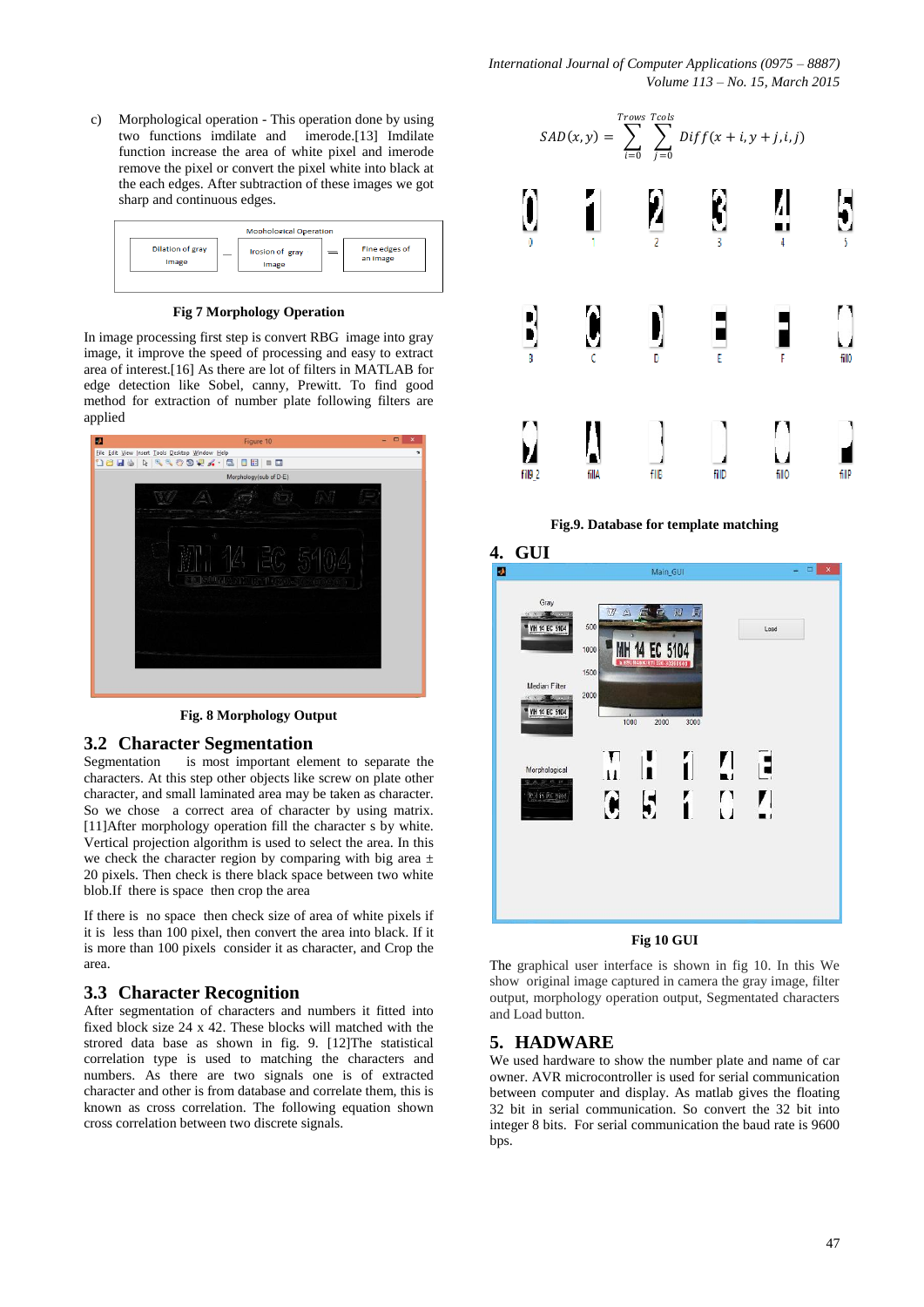

**Fig 11 Hardwarwe AVR with LCD**

**6. RESULT**

**Table 1. Image preprocessing results**

| Parameters  | Sobel<br>Filter | Canny<br>Filter | Prewitt<br>Filter | Morphology<br>Filter |
|-------------|-----------------|-----------------|-------------------|----------------------|
| <b>MSE</b>  | 2.7613          | 2.7595          | 2.7603            | 2.7595               |
| <b>PSNR</b> | 13.7196         | 13.7224         | 13.7211           | 13.7224              |

From the table it is seen that there is no major difference in MSE and PSNR. So from the observation fig 5. And fig 8 objectively the number plate is more clear in morphology filter output. So Morphology filter is better than other filter for this application.

**Table 2. Results of proposed System** 

| Sr.<br>No.    | Parameter           | Number<br>Plate<br>extraction | Character<br>Segmentation | Character<br>recognition |
|---------------|---------------------|-------------------------------|---------------------------|--------------------------|
|               | Number<br>of images | 100                           | 100                       | 100                      |
| $\mathcal{D}$ | Result              | 90                            | 92                        | 89                       |





## **7. CONCLUSION**

This System is desinged for the Indian plates. We tested this system over 100 images in different environments. VLPR system extract number plate exactly 90. At character segmentation stage we got result 92% . And recognition stage it recognized the character 89% . at last output of hardware is 100%. As in India mostly not following the rule of license plate. And most of vehicles are having different different fonts, shaps and syles. So it creat difficultly in recognition stage. The future scop of this system can use for real time which is used for security porpose in big industries, IT park, School and collages.

# **8. REFERENCES**

- [1] "A License Plate-Recognition Algorithm for Intelligent Transportation System Applications," Christos Nikolaos E. Anagnostopoulos, Ioannis E. ISSN :1524-9050, Sept. 2006
- [2] **'**An Efficeint Method of Vehicle License Plate Recognition Based on Sliding Concentric Windows and Artificial Neural Network." Kaushik Deb, Ibrahim Kahn, Anik Saha, and Kang-Hyun Jo, Volume 4, 2012, sciencedirect
- [3] A New License Plate Recognition System Based on Probabilistic Neural Networks," Fikriye Öztürka, Figen Özena CevikbHaliç University, Electrical and Electronics Engineering Department, Şişli, Istanbul, Turkey Procedia Technology01/2012;1:124–128.
- [4] **'**Artificial neural networks based vehicle license plate recognition," H.Erdinc Kocera, K.Kursat Procedia Computer Science 3 (2011) 1033–1037
- [5] **'**Multi-features-based License Plate Detection in Nighttime Environment, Jia Li, Journal of Software, Vol. 9, No 9 (2014), 2353-2360, Sep 2014
- [6] **'**A Novel Approach for Vehicle License Plate Localization and Recognition" Muhammad H Dashtban Zahra Dashtban Hassan Bevrani, International Journal of Computer Applications (0975 – 8887) Volume 26– No.11, July 2011
- [7] Gao, H. , Sun, W. , Liu, X. and Han, M. (2014) Research and Implementation of a License Plate Recognition Algorithm Based on Hierarchical Classification. *Journal of Computer and Communications*, **2**, 25-30. doi:10.4236/jcc.2014.22005.
- [8] "Novel Approach for Localization of Indian Car Number Plate Recognition System using Support Vector Machine," Ms. Sonali Sonavane Prof. Alka Khade Prof.